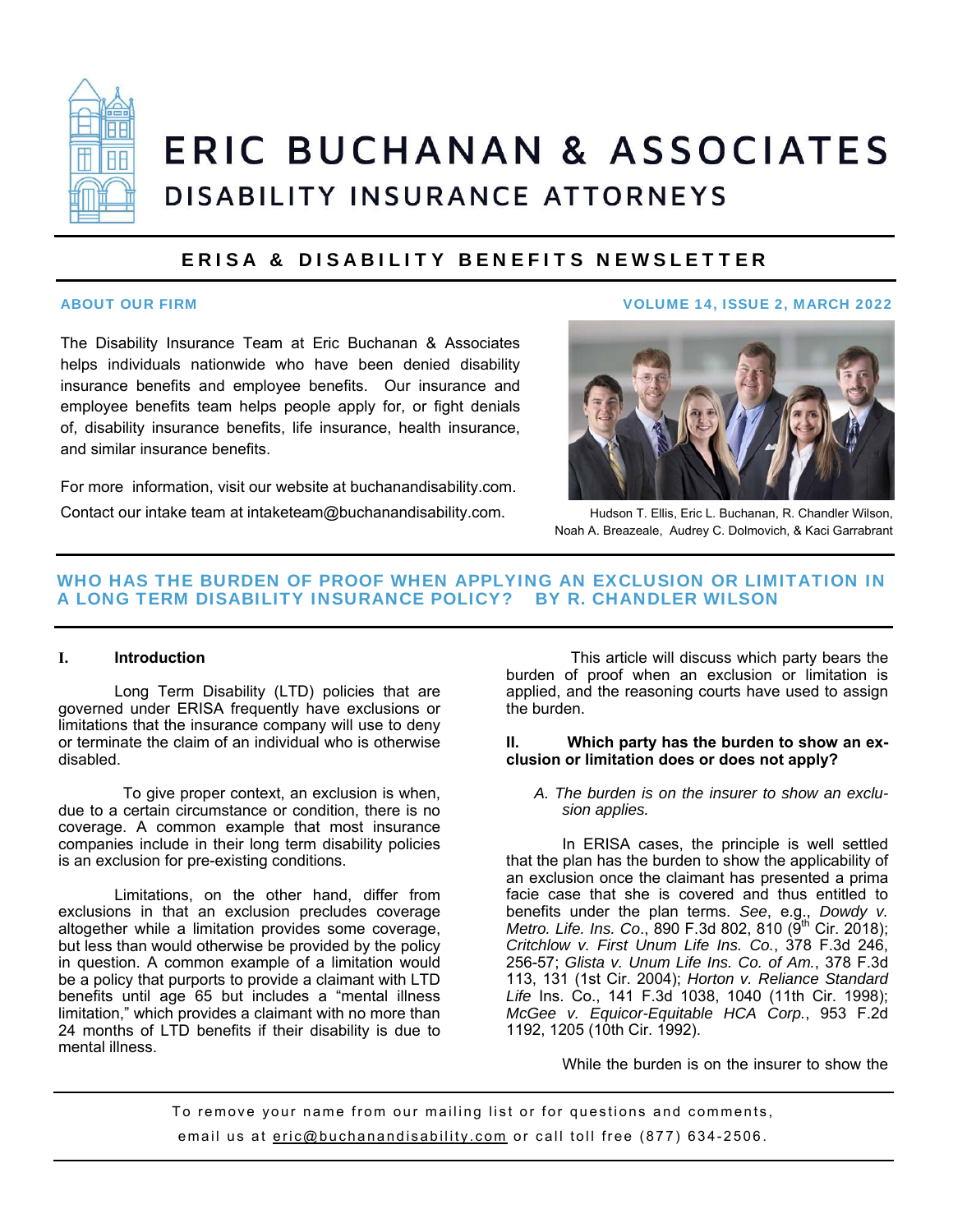# ERISA & DISABILITY BENEFITS NEWSLETTER

applicability of an exclusion, what Courts consider an adequate showing varies significantly depending upon the applicable standard of review in the underlying case. Under *de novo* review, courts will apply the doctrine of contra proferentem and resolve any ambiguity against the insurer. *See Masella v. Blue Cross & Blue Shield of Conn., Inc*., 936 F.2d 98, 107 (2d Cir.1991). However, if arbitrary and capricious review applies, courts will be deferential toward the insurer's interpretation of an exclusion as long as that interpretation is reasonable. *Ramsteck v. Aetna Life Ins. Co*., No. 08-CV-0012(JFB)(ETB), 2009 WL 1796999, at \*9 (E.D.N.Y. June 24, 2009); *Pagan v. NYNEX Pension Plan*, 52 F.3d 438, 442 (2d Cir.1995).

### *B. Courts are split on who has the burden to show a limitation applies.*

A few courts have held that limitations are distinct from exclusions and place the burden on the claimant to show that a limitation does not apply. For example, in *Ringwald v. Prudential Ins. Co. of Am*., disability benefits were paid for 24 months, based on the plaintiff's depression, and terminated due to the policy's 24-month mental illness limitation. 754 F. Supp. 2d 1047 (E.D. Mo. 2010). According to the *Ringwald* court, the plan tied the mental illness limitation on benefits to the plan's benefits structure, not the exclusions. *Id*. at 1057. Since the plan imposed the burden on the participant to establish a right to receive disability benefits, the court reasoned, the burden remained on the "plaintiff to establish that his alleged disability is not due in whole or in part to mental illness." *Id*. at 1057. A similar conclusion was reached by the Second Circuit in *Critchlow v. First Unum Life Ins. Co. of Am.*, 378 F.3d 246, 256 (2d Cir. 2004) (Held that the Plaintiff had the burden of proving that "her disability was not based on a mental illness").

Other courts, including the Sixth Circuit, have held that limitations should be treated the same as exclusions and that the burden thus shifts to the insurer. *See Okuno v. Reliance Standard Life Ins. Co*., 836 F.3d 600, 609 (6th Cir. 2016). The Sixth Circuit examined an ERISA-covered long term disability policy that limited benefits to one year for disabilities caused or contributed to by mental or nervous disorders. *Id.* at 603. In discussing the parties' respective burdens of proof, the court held, "Reliance bears the burden to show that the exclusion on which it based denial of benefits, the Mental and Nervous Disorder Limitation, applies in this case." *Id.* at 609. The Sixth Circuit treated the limitation as an "exclusion," and accordingly assigned the burden of proof to the plan. *Id.* (citing *McCartha v. Nat'l City Corp*., 419 F.3d 437, 443 (6th Cir. 2004), holding that "[a]n ERISA plan, not the partic-

ipant, has the burden of proving an exclusion applies to deny benefits"); *see also McAlister v. Liberty Life Assurance Co. of Bos.*, 647 F. App'x 539, 545 n.6 (6th Cir. 2016) (shifting the burden when reviewing the application of a 24-month mental illness limitation in a long term disability policy).

Many district courts have found as the Sixth Circuit did. In *Kamerer v. Unum Life Insurance Company of America*, the participant had sufficiently proved her disability, so "[i]f Unum wants to then reduce her benefits, it seems appropriate that they should demonstrate why Ms. Kamerer is not entitled to those benefits." 334 F. Supp. 3d at 428. The court bolstered its conclusion by noting that Unum cited the limiting clause for the first time after several years of having paid benefits. *Id.* Other federal courts have similarly determined that the burden to prove the applicability of a policy limitation rests with the plan. *E.g., Owens v. Rollins, Inc*., No. 1:08-CV-287, 2010 WL 3843765, at \*2 (E.D. Tenn. Sep. 27, 2010); *Williams v. Grp. Long Term Disability Ins.*, No. 07 C 6022, 2009 WL 500626, at \*7 (N.D. Ill. Feb. 27, 2009); *Deal v. Prudential Ins. Co. of Am.*, 263 F. Supp. 2d 1138, 1143 (N.D. Ill. 2003); *see also Chavez v. Standard Ins. Co.*, No. 3:18- CV-2013-N, 2020 WL 1873547, at \*3 (N.D. Tex. Mar. 10, 2020). All of these courts adopted a federal common law that accords with the common law for insurance requiring insurers to prove limitations.

Recently, the Secretary of Labor, who has primary responsibility for interpreting and enforcing ERISA, weighed in on this issue by filing an amicus brief in *Ovist v. Unum Life Ins. Co. of Am*., 14 F.4th 106, n.2 (1st Cir. 2021). The Secretary endorsed the position taken by the Sixth Circuit that there is no meaningful distinction between exclusions and limitations, and thus the burden of proof should shift to the insurer in both instances. In support of burden-shifting, the Secretary argued 1) Federal common law based on insurance cases places the burden on the insurer to prove limitations; 2) General principles of burdens of proof support burden-shifting $^1$ ; and 3) there is no principled distinction between exclusions and limitations. Ultimately, however, the First Circuit declined to rule on this issue. *Id.* at n. 10.

# **III. Conclusion**

 The case law is clear that the burden rests on the insurer to prove an exclusion applies, though the showing required to meet that burden will vary depending upon the applicable standard of review in the underlying case. On the other hand, which party has the burden is much less clear regarding the application of a limitation. Given the lack of any meaningful distinc-